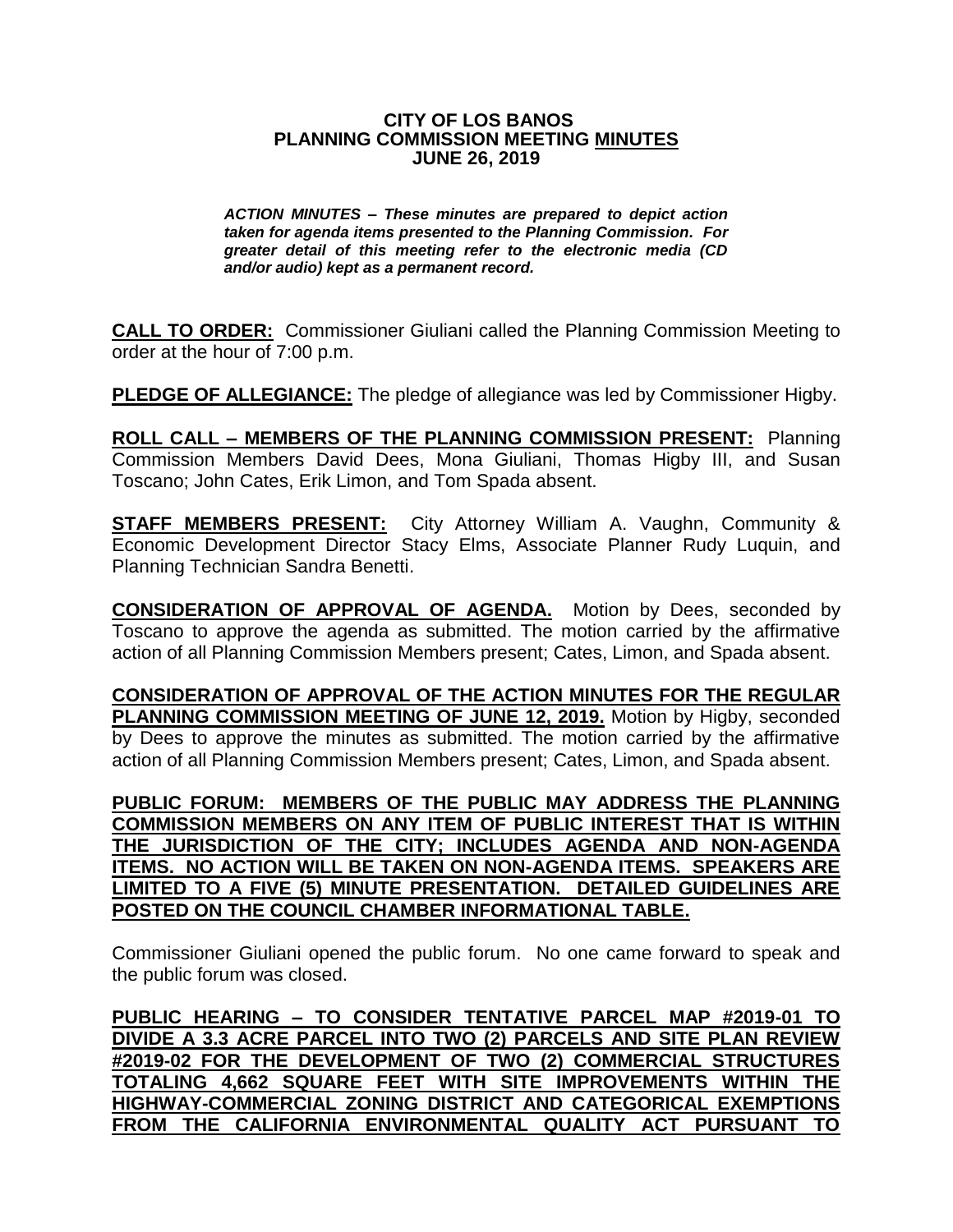**SECTIONS: 15315 MINOR LAND DIVISIONS AND 15332 IN-FILL DEVELOPMENT PROJECTS LOCATED AT 1415 BADGER FLAT ROAD, MORE SPECIFICALLY IDENTIFIED AS ASSESSOR'S PARCEL NUMBER: 430-010-014.** Associate Planner Luquin presented the staff report, which included a PowerPoint presentation.

Commissioner Dees inquired if the applicant indicated the alternate use of the remainder parcel.

Associate Planner Luquin responded that the remainder parcel is presently landscaped and unbuildable as it is a substandard parcel.

Community & Economic Development Director Elms commented that the applicant is only purchasing the  $2^{nd}$  parcel and that the  $3^{rd}$  parcel is landscaped as required of Target.

Commissioner Giuliani opened the public hearing. No one came forward to speak and the public hearing was closed.

Motion by Higby, seconded by Dees to adopt Planning Commission Resolution No. 2019-12 – Approving a Categorical Exemption from the California Environmental Quality Act Pursuant to Section 15332 In-Fill Development Projects and Approving Site Plan Review #2019-02 for the Development of Two Commercial Structures Totaling 4,662 Square Feet Located at 1415 Badger Flat Road, More Specifically Identified as Assessor's Parcel Number: 430-010-014. The motion carried by the affirmative action of all Planning Commission Members present; Cates, Limon, and Spada absent.

Motion by Dees, seconded by Higby to adopt Planning Commission Resolution No. 2019-13 – Approving a Categorical Exemption from the California Environmental Quality Act Pursuant to Section 15315 Minor Land Divisions and Approving Tentative Parcel Map #2019-01 for the Minor Subdivision of a 3.3 Acre Parcel into Two Parcels and a Remainder Parcel within the Highway-Commercial Zoning District Located at 1415 Badger Flat Road, More Specifically Identified as Assessor's Parcel Number: 430-010- 014. The motion carried by the affirmative action of all Planning Commission Members present; Cates, Limon, and Spada absent.

## **COMMUNITY & ECONOMIC DEVELOPMENT DIRECTOR REPORT.**

Community & Economic Development Director Elms reported that the joint Planning Commission/City Council meeting for the police facility needs meeting has been moved to August 14, 2019 at 6:00 p.m. at the Police Annex, how there will be a formal invitation for the downtown strategic plan community meeting on July 8, 2019 at 6:00 p.m. at the Community Center Lounge for implementation task of the General Plan, how PlaceWorks will be presenting this workshop, and advised that less than a quorum can attend otherwise we would need to adjourn to that meeting.

Commissioner Toscano inquired about the construction near Jack in the Box.